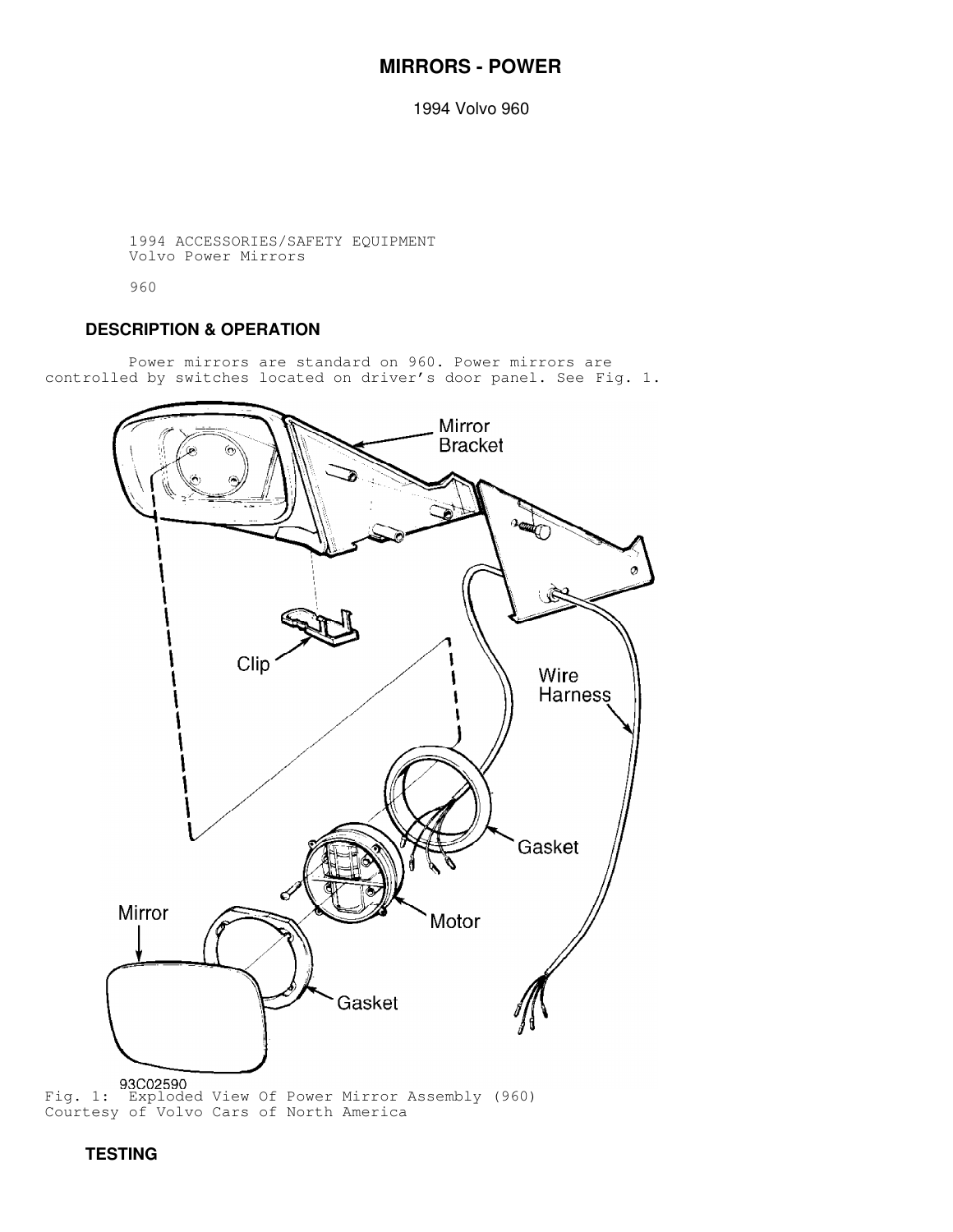NOTE: Testing is not available from manufacturer.

### **REMOVAL & INSTALLATION**

#### POWER MIRROR MOTOR

Removal & Installation

 1) Remove mirror glass by pressing on lower edge of mirror until cogs can be seen in slit in bottom of mirror assembly. Using a screwdriver, move cogs to the left and lift out mirror glass. See Fig. 2.

 2) Remove 4 screws and lift out motor. See Fig. 3. Disconnect wiring. To install, reverse removal procedure.



Fig. 2: Removing Mirror Glass Courtesy of Volvo Cars of North America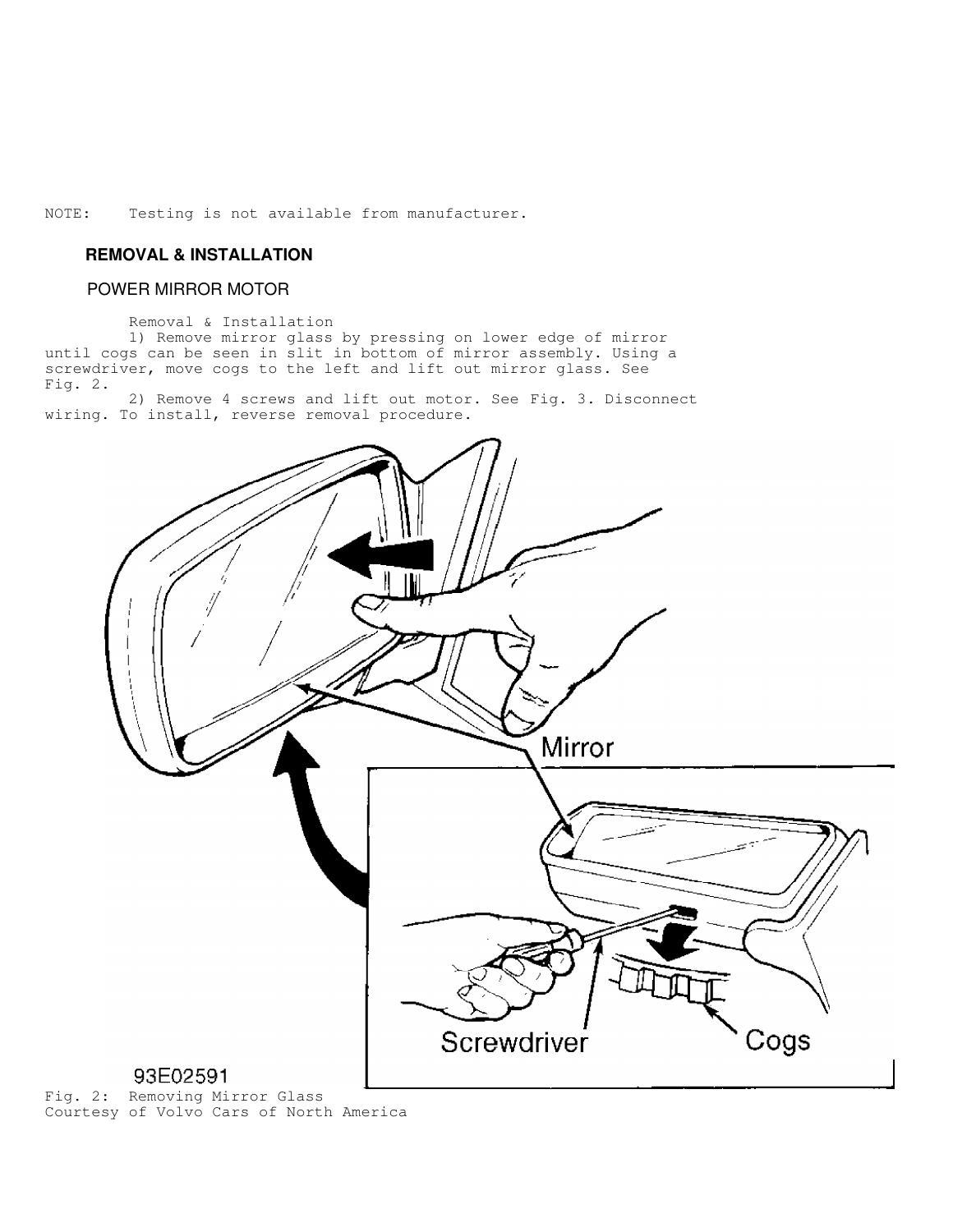

Fig. 3: Removing Power Mirror Motor Courtesy of Volvo Cars of North America

### POWER MIRROR ASSEMBLY

Removal & Installation

 Remove door panel. Remove power mirror panel. Disconnect switch wiring. Remove 3 bolts. Remove power mirror assembly. See Fig. 4.



Fig. 4: Removing Power Mirror Assembly (960) Courtesy of Volvo Cars of North America

## **WIRING DIAGRAM**